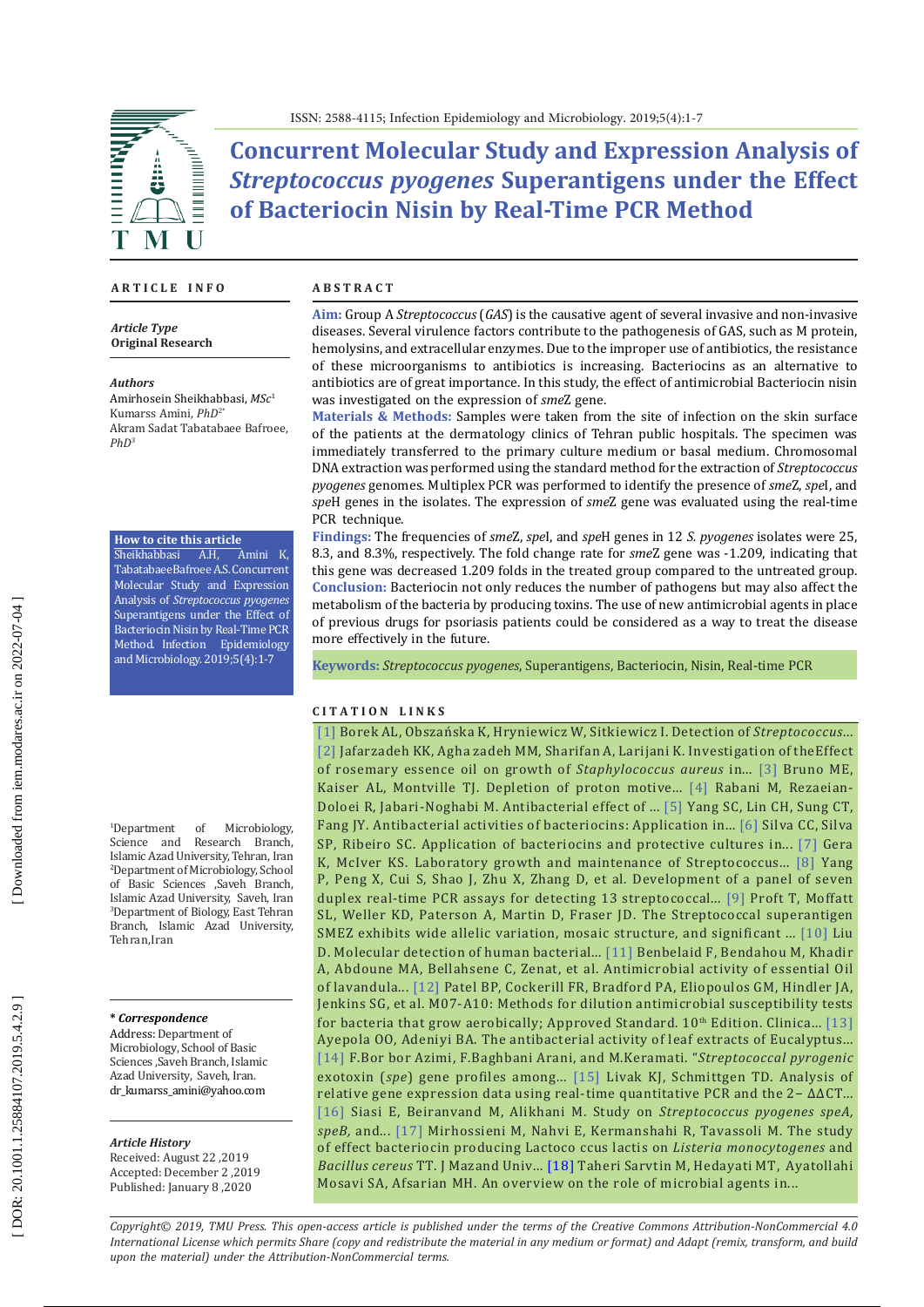## **Introduction**

*Streptococcus* is an essential genus of Grampositive bacteria. These bacteria are spherical (cocci or cocoon), and splitting them into one axis leads to the formation of a chain or pair. *GAS* is a human pathogen causing more than 600 million infections with over 500,000 deaths worldwide annually [1]. It causes mild skin and mucosal infections, but could also cause aggressive and dangerous diseases such as Streptococcal Toxic Shock Syndrome (STSS) or necrotizing fasciitis. The severity of *GAS* infections depends on numerous bacterial and host factors <sup>[2]</sup>.

*spe*H, *sme*Z, and *spe*I are superantigen-encoding genes produced by *Streptococci*. *Streptococcus* secreted superantigens and toxins by binding to the beta chain of T cell receptors could induce the expression of T cell receptors required to settle this cell in skin cells. Superantigens released by *GAS* in the tonsils could stimulate T cells within the lymph nodes [3]. As a result, T cells could settle in the skin, where they are most active, and trigger an autoimmune reaction. *spe* gene is a plasmid-encoded gene that could be transmitted from one bacterium to another one and spread among *Streptococci* [4] .

**Concurrent Motedus Study and Expression** of Growth and the study of the controllation of Symptowness is an essential genus of Growth is an essential steam the treatment of positive and the interaction of the backgrooth c *sme*Z is a very small superantigen which is only detectable by biological methods that could reliably detect T cell molecules. Virulence factors are not evenly distributed among *S. pyogenes* strains. Some of them are chromosomal, and some are plasmid-encoded. Their presence or absence could be used as a diagnostic method and simple tool in clinical diagnosis. So far, determining how *S. pyogenes* species/strains relate to each other has been a costly and time-consuming task. Although sequence-based methods are relatively easy and easily comparable, the cost of sequencing reactions for routine use could be very high. Bacteriocins are synthetic and non-toxic<br>ribosomal peptides with antimicrobial ribosomal peptides with antimicrobial activity, produced by lactic acid bacteria. They are resistant to acid and heat and are easily

digestible [5]. Bacterial resistance to antibiotics is an essential issue in the treatment of infectious diseases. Bacteriocins produced by bacteria appear to be suitable alternatives to conventional antibiotics in the treatment of human infections, which have attracted much attention in recent years .

The bacteriocin term comprises a large group of extracellular ribosomal antimicrobial proteins or peptides that have been introduced as antibacterial agents. Bruno et al. (1992) suggested that bacteriocins should have two characteristic properties [3]; firstly, they should have a protein nature, and secondly, they should have non-lethal effect on the cells producing them.

Nisin is the most common digestible bacteriocin that has been used as a preservative and antimicrobial agent for microbiological immunity for many years <sup>[6]</sup>. Nisin is highly regarded because of its inhibitory effect on the growth of many Gram-positive bacteria and some Gram-negative bacteria causing damage to the outer membrane.

**Objectives:** The purpose of this research was the molecular study and expression analysis of *S*. *pyogenes* superantigens affected by bacteriocin nisin via the real-time PCR method in lab conditions .

## **Materials and Methods (in vitro)**

**Sampling:** The statistical population was selected from all psoriasis patients referred to the dermatology clinics of Tehran public hospitals. Sixty patients were randomly selected from among the psoriasis patients who completed a written consent form and had not received antibiotics during the last two weeks prior to sampling. Samples were taken from the site of infection on the skin surface of the patients .

**Identification tests:** The samples were immediately transferred to the primary culture medium or basal culture medium containing 10% sheep blood using a sterile swab. The

DOR: 20.1001.1.25884107.2019.5.4.2.9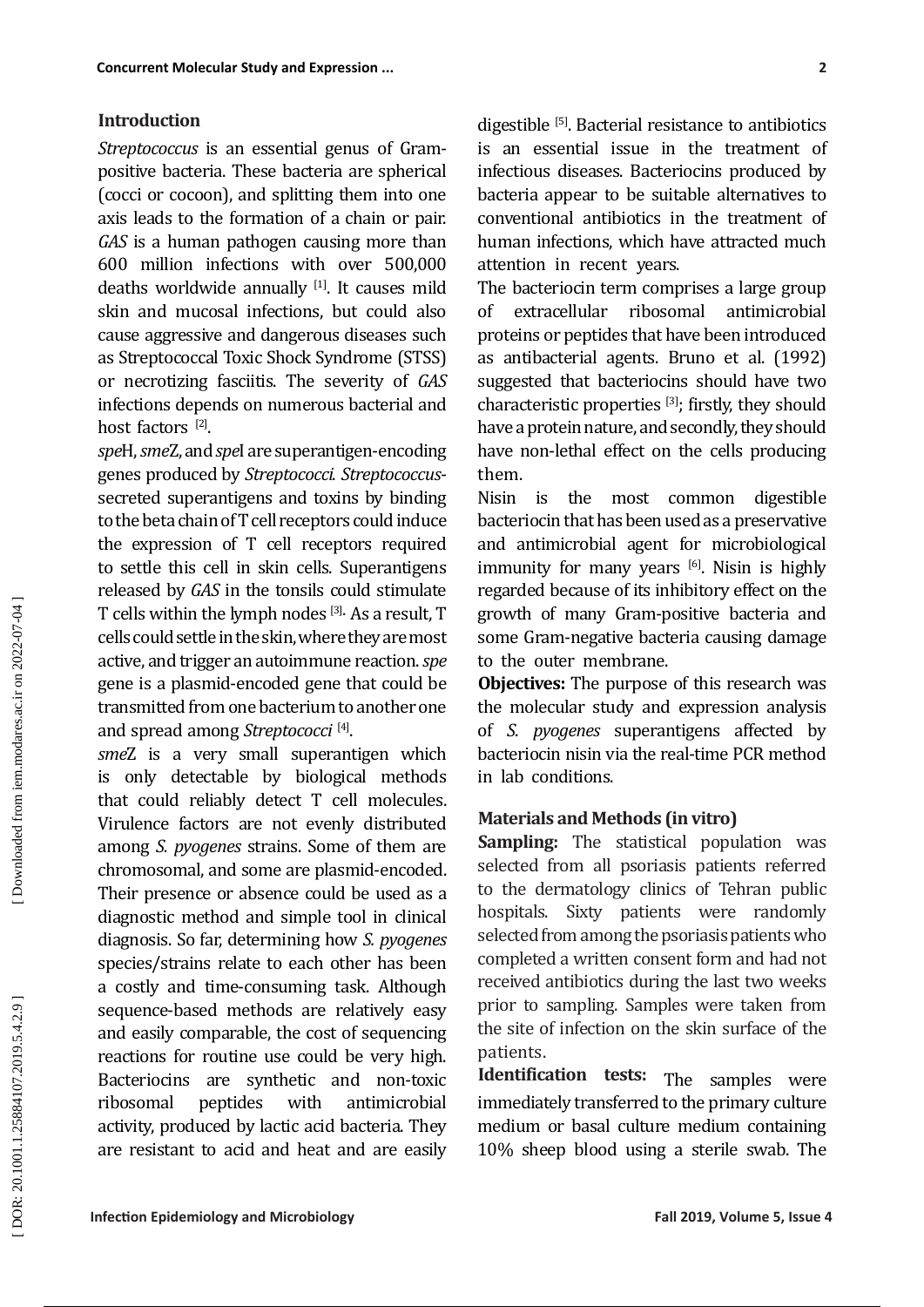| 3                                                                                                                                                                                                                                                                                                                                                                                                                                                                                                                                                                                                                                                                                                                                                                                                                                                                                                                                                                                                                                                                                                                                                                                                                                                                                            |                                                                         | Sheikhabbasi A.H. et al.                                                                                                                                                                                                                                                                                                                                                                                                                                                                                                                                                                                                                                                                                                                                                                                                                                                                                                                                                                                                                                                                                                                                                                                                                                                                                                                |           |
|----------------------------------------------------------------------------------------------------------------------------------------------------------------------------------------------------------------------------------------------------------------------------------------------------------------------------------------------------------------------------------------------------------------------------------------------------------------------------------------------------------------------------------------------------------------------------------------------------------------------------------------------------------------------------------------------------------------------------------------------------------------------------------------------------------------------------------------------------------------------------------------------------------------------------------------------------------------------------------------------------------------------------------------------------------------------------------------------------------------------------------------------------------------------------------------------------------------------------------------------------------------------------------------------|-------------------------------------------------------------------------|-----------------------------------------------------------------------------------------------------------------------------------------------------------------------------------------------------------------------------------------------------------------------------------------------------------------------------------------------------------------------------------------------------------------------------------------------------------------------------------------------------------------------------------------------------------------------------------------------------------------------------------------------------------------------------------------------------------------------------------------------------------------------------------------------------------------------------------------------------------------------------------------------------------------------------------------------------------------------------------------------------------------------------------------------------------------------------------------------------------------------------------------------------------------------------------------------------------------------------------------------------------------------------------------------------------------------------------------|-----------|
| culture medium was incubated for 48 hrs at 37-<br>38 °C in the presence of 8-10% carbon dioxide<br>until a clear halo was discernible around the<br>colony, indicating beta hemolysis.<br>In the next step, grown colonies were gram<br>stained. After staining, colonies were assayed.<br>Then catalase test was performed on pure<br>colonies [7]<br><b>DNA</b> extraction: Genomic DNA extraction of<br>Gram-positive bacteria (S. pyogenes) was done<br>using G-spin ™ Genomic DNA Extraction Mini Kit.<br>Preparation of primers: Three pairs of<br>primers were chosen based on the previous<br>studies and purchased from Bioneer Co <sup>[8-9]</sup> .<br>The PCR reaction was performed in a final<br>volume of 25 µL in 35 cycles, including an initial<br>denaturation step at 95°C for 5 min, followed by<br>35 cycles of 94°C for 1 min, annealing at 55°C<br>for 40 sec, extension at 72oC for 70 sec, anf final<br>extension at 72°C for 7 min. PCR products were<br>then loaded on 1% agarose gel and evaluated<br>by electrophoresis.<br>Preparation of Bacteriocin Nisin Stock<br><b>Solution:</b> About 2048 mg of nisin was weighed<br>on a digital scale and suspended in 1 cc of DMSO,<br>and for proper dispersion, ultrasonic apparatus<br>was used for 30 min [11]. |                                                                         | Micro Broth dilution method: Using the<br>microdilution<br><b>Broth</b><br>procedure<br>standard<br>proposed by Clinical and Laboratory Standards<br>Institute (CLSI, 2015), the minimum growth<br>inhibitory concentration (MIC) was obtained<br>for each bacterium in contact with nisin<br>suspension [12].<br>About 100 µL of microbial suspension at 0.5<br>McFarland concentration was added to all<br>wells. At First, well concentration was 2048<br>µg/mL, and the minimum growth inhibitory<br>concentration (MIC) was obtained using<br>Micro broth. Two wells were used as positive<br>(culture medium and microbial suspension)<br>and negative (medium and nisin) controls.<br>The microplates were then incubated in the<br>incubator for a maximum of 24 hrs at 37 °C [13].<br>Expression analysis of smeZ gene by real-<br>time PCR technique: Before performing the<br>polymerase chain reaction, 1.0<br>$mg/mL$ of<br>bacteriocin was poured into 20 mL volume of<br>DMSO solvent, and half McFarland of S. pyogenes<br>positive microbial suspension was added to it.<br>After 15 hrs of incubation (late log phase) is the<br>best time for RNA extraction. After 15 hrs, RNA<br>extraction was performed as follows [1].<br>RNA extraction: Qiagen Company RNeasy<br>microcytes were used for RNA extraction. The |           |
| Table 1) Primers used in this research by Multiplex PCR Method                                                                                                                                                                                                                                                                                                                                                                                                                                                                                                                                                                                                                                                                                                                                                                                                                                                                                                                                                                                                                                                                                                                                                                                                                               |                                                                         |                                                                                                                                                                                                                                                                                                                                                                                                                                                                                                                                                                                                                                                                                                                                                                                                                                                                                                                                                                                                                                                                                                                                                                                                                                                                                                                                         |           |
| <b>Target</b><br>Gene                                                                                                                                                                                                                                                                                                                                                                                                                                                                                                                                                                                                                                                                                                                                                                                                                                                                                                                                                                                                                                                                                                                                                                                                                                                                        | $5\rightarrow 3$ Sequences of Primers                                   | Product Size (bp)                                                                                                                                                                                                                                                                                                                                                                                                                                                                                                                                                                                                                                                                                                                                                                                                                                                                                                                                                                                                                                                                                                                                                                                                                                                                                                                       | Reference |
| spe H                                                                                                                                                                                                                                                                                                                                                                                                                                                                                                                                                                                                                                                                                                                                                                                                                                                                                                                                                                                                                                                                                                                                                                                                                                                                                        | F_TTGGATCCAATTCTTATAATACAACC<br>R_CCACTTCCTGAGCGGTTACTTTCGG             | 175                                                                                                                                                                                                                                                                                                                                                                                                                                                                                                                                                                                                                                                                                                                                                                                                                                                                                                                                                                                                                                                                                                                                                                                                                                                                                                                                     | $[10]$    |
| SmeZ                                                                                                                                                                                                                                                                                                                                                                                                                                                                                                                                                                                                                                                                                                                                                                                                                                                                                                                                                                                                                                                                                                                                                                                                                                                                                         | F-TGGGATCCTTAGAAGTAGAAGTAGATAATA<br>R-AAGATTTTAGGAGTCAATTTC             | 148                                                                                                                                                                                                                                                                                                                                                                                                                                                                                                                                                                                                                                                                                                                                                                                                                                                                                                                                                                                                                                                                                                                                                                                                                                                                                                                                     | [10]      |
| speI                                                                                                                                                                                                                                                                                                                                                                                                                                                                                                                                                                                                                                                                                                                                                                                                                                                                                                                                                                                                                                                                                                                                                                                                                                                                                         | F: AAGGAAAAAATAAATGAAGGTCCGCCAT<br>R: TCGCTTAAAGTAATACCTCCATATGAATTCTTT | 90                                                                                                                                                                                                                                                                                                                                                                                                                                                                                                                                                                                                                                                                                                                                                                                                                                                                                                                                                                                                                                                                                                                                                                                                                                                                                                                                      | [10]      |
| <b>Infection Epidemiology and Microbiology</b><br>Fall 2019, Volume 5, Issue 4                                                                                                                                                                                                                                                                                                                                                                                                                                                                                                                                                                                                                                                                                                                                                                                                                                                                                                                                                                                                                                                                                                                                                                                                               |                                                                         |                                                                                                                                                                                                                                                                                                                                                                                                                                                                                                                                                                                                                                                                                                                                                                                                                                                                                                                                                                                                                                                                                                                                                                                                                                                                                                                                         |           |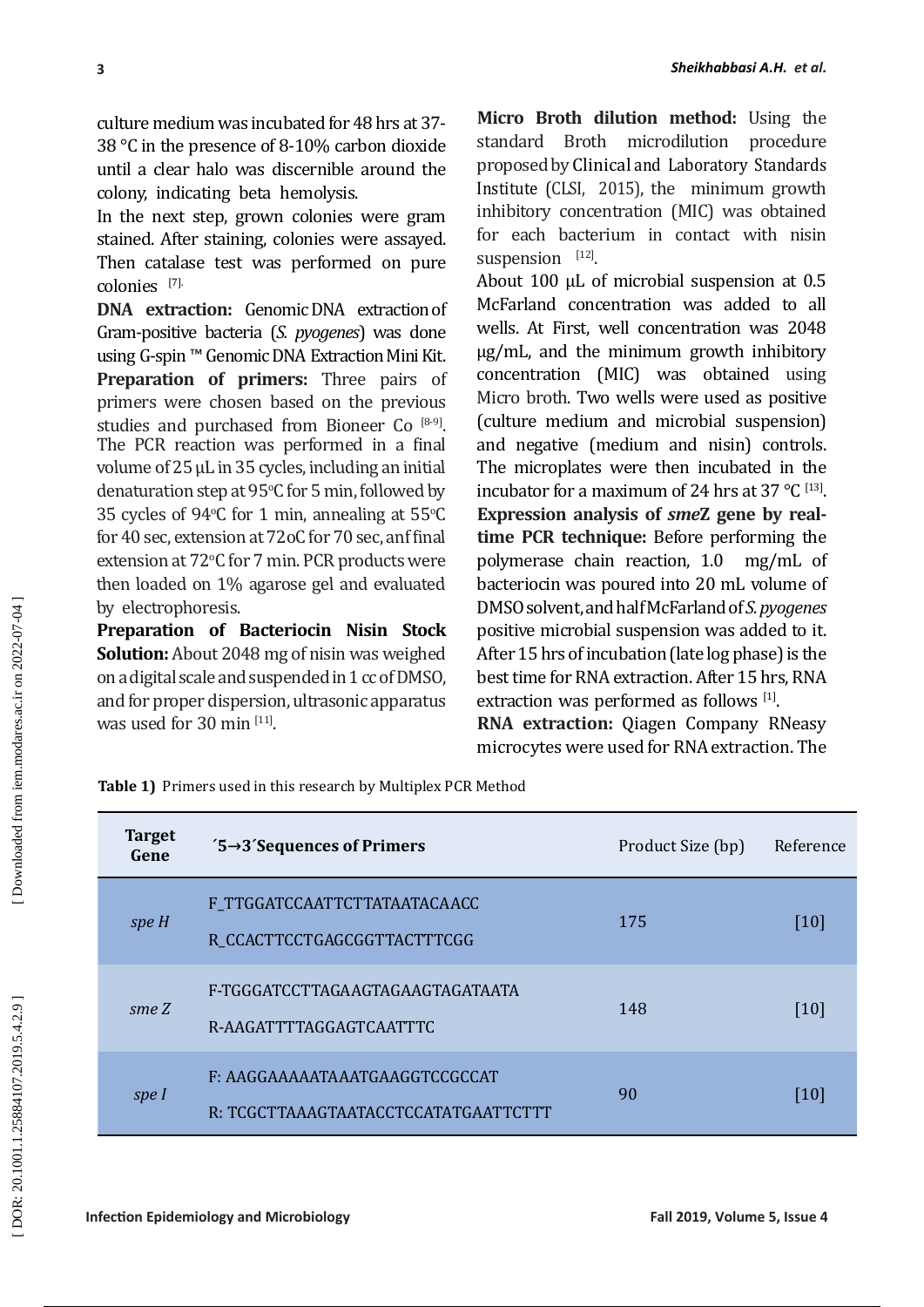bacterial suspension (bacteria containing smeZ gene with their determined MIC in the presence of bacteriocin nisin) was used in the logarithmic phase of growth. DNase Qiagen kit was used to remove genomic  $DNA$   $^{[13]}$ .

**Quantitative and qualitative evaluation of RNA:** Extracted RNA was quantitatively and qualitatively evaluated to ensure the accuracy of extraction and sample assay. Quantitative evaluation of RNA extraction was performed using the 280/260 nm optical absorption method. In this method, 2 µL of extracted RNA was placed in a spectrophotometer, and absorption of wavelengths of 260 and 280 nm, the ratio between these two wavelengths, and the ratio of  $260/230$  were investigated  $^{[14]}$ .

**CDNA Synthesis**: CDNA synthesis was performed using Roche Company AMV reverse enzyme at a concentration of 25 µL/unit. The extracted RNA was then incubated at 65 °C for 3 min. Then reverse transcription (RT) was performed at 42 °C for 60 min with 2 µL Random Primer, 0.8 µL of AMV reverse transcriptase, 2 µL of 10 mM dNTP, 1 µL Rnase inhibitor, and 2 µL of 10x AMV buffer. The AMV was then incubated at 99 °C for 5 min and inactivated  $[14]$ . The polymerase chain reaction was performed using the Company Kit (Genet bio CAT. NO: Q9210) from South Korea in a final volume of 20 μL containing 10 µL of Prime Qmaster mix  $(2x)$  with syber green, 5  $\mu$ L of Depc water, one µL of forward and revers primers each, one µL of Rox dye, and 2 µL of cDNA. Fragments proliferation was completed in ABI-STEP-ONE PLUS with an initial denaturation at 95  $\rm ^{\circ}C$  for 1 min, followed by 35 cycles of 95 $\rm ^{\circ}C$ for 30 sec,  $59^{\circ}$ C for 40 sec, and  $72^{\circ}$ C for 60 sec. The domestic gene was used as the internal control of the test. Then to calculate gene expression and plot the corresponding graphs, specific software (micPCR) was used, and target gene expression was calculated. Expression analysis was performed by relative measurement of mRNA expression compared to the standard strain  $[15]$ .

# **Findings**

**Sampling**: From a total of 60 specimens studied, 12 (20%) cases were identified as *S. pyogenes***.** Group A *Streptococci* were isolated and identified after performing the identification tests.

Gram-positive cocci of *S. pyogenes* were observed singly and in chains. Catalase test was negative for *S. pyogenes,* and the results of the bacterial colony, indicating beta hemolysis. **Multiplex-PCR:** As shown in Figure 1, out of 12 *S. pyogenes* isolates, one isolate (8.3%) had *spe*H gene, three isolates (25%) had *sme*Z gene, and one isolate (8.3%) had



**Figure 1)** PCR test result on some positive isolates from Sample 1 to 12. From left to right: 100bp DNA Ladder, + Positive Control, - Negative Control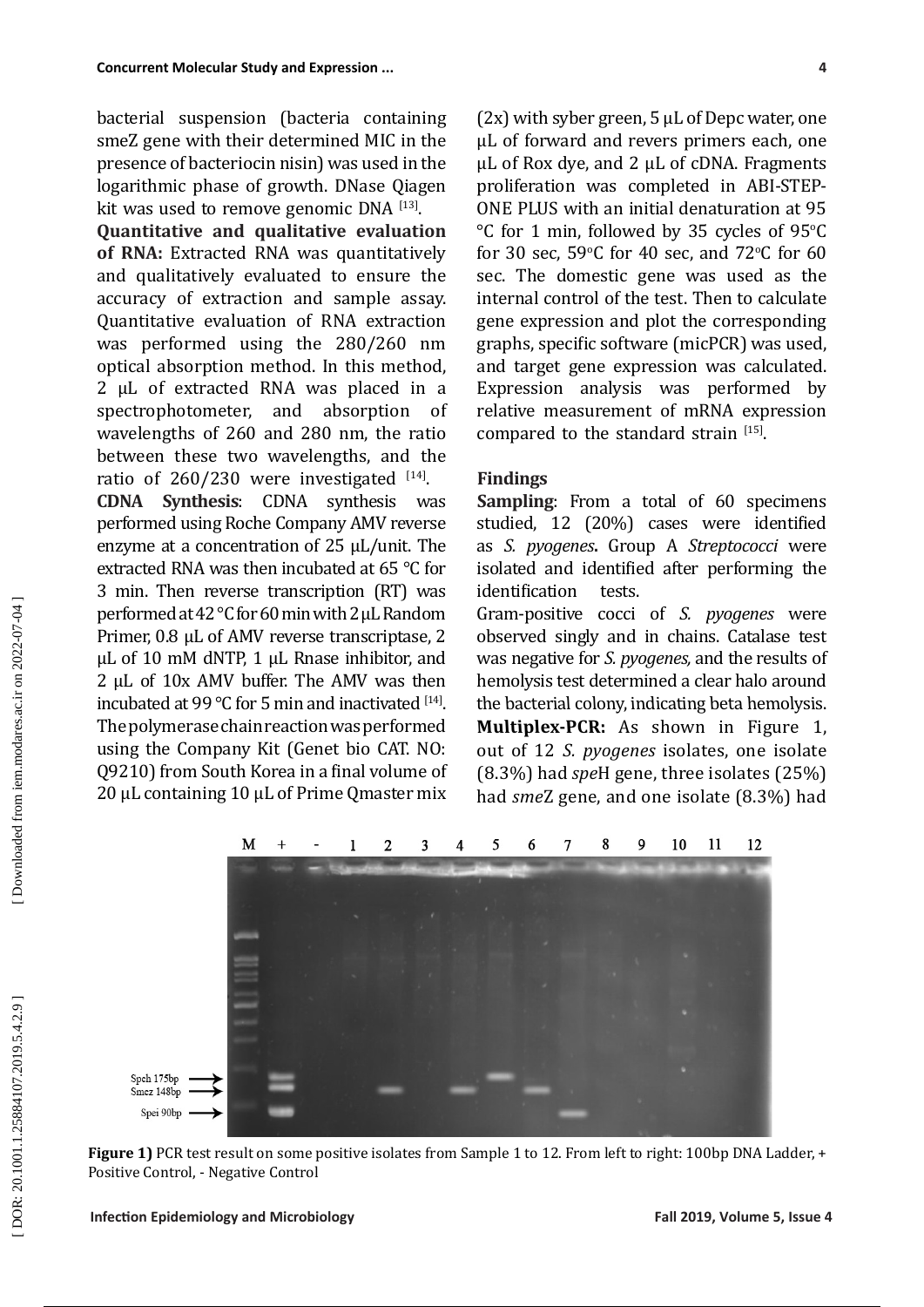**Real-time PCR:** The results of real-time PCR showed that the fold change for smeZ gene was -1.209, indicating that it was decreased 1.209 folds in the treated group compared to the untreated group. There was a statistically significant difference in the expression of smeZ gene between the treated and untreated groups (p value < .05).



**Figure 2)** Fold Change Variation

## **Discussion**

*GAS* is a Gram positive, beta-hemolytic coccus occurring in chains, which is responsible for a wide range of diseases in humans. These diseases include strep throat (acute pharyngitis) and skin and soft tissue infections such as impetigo and cellulitis. In a study by Siasi et al. (2017), 60 individuals with psoriasis were isolated by biochemical tests. After DNA extraction from 48 isolated bacteria, polymerase chain reaction was performed to investigate the presence of exotoxin genes C, B, and A. The results of PCR amplification of these bacteria indicated the presence of *spe*A gene in 28 samples (58.3%), *spe*C gene in 16 samples (33.3%), and *spe*B gene in all samples (100%). The frequency of samples with more than one gene was studied during the study, and the results showed that 28 (58.3%) samples contains *spe*A and *spe*B,

16 (33.3%) samples contained *sep*B and *sep*C, and 10 (28.8%) samples contained all three *sepA*, *sep*B, and *sep*C genes. The results showed a significant relationship between the presence of the three *sep*A, *sep*B, and *sep*C genes and psoriasis. Among the infectious, physiological, and genetic factors that are responsible for psoriasis, *S. pyogenes* is one of the critical causative agents of psoriasis, confirmed by this and other studies results  $[16]$ .

**SPACE ASSES AND THE SPACE THE PROTECT IS CONSULTED THE SPACE SHOWER STATE AND SPACE AND SPACE AND SPACE AND SPACE AND SPACE AND SPACE AND SPACE AND SPACE AND SPACE AND SPACE AND SPACE AND SPACE AND SPACE AND SPACE AND SPA** In a study by Bor bor Azimi et al. (2016), the profile of streptococcal *spe*A, *spe*B and *spe*C exotoxin genes was evaluated in 72 *GAS* strains collected from blood, urine, wound, and nasopharynxes of carriers (32 isolates) and patients (40 isolates) with clinical symptoms. Gene profiles were determined by double-stranded polymerase chain reaction (PCR-duplex) to identify two *spe*A and *spe*C genes and by single PCR to identify *spe*B gene. The results showed that *spe*A, *spe*B, and *spe*C pathogenic genes were present in 69.4, 69.4, and 66.7% of the strains, respectively. In the strains isolated from patients, the frequency of *spe*A, *spe*B, and *spe*C exotoxin genes was 67.5, 62.5, and 67.5%, respectively. Although 71.9, 78.10, and 65.60% of the strains isolated from the carriers had *spe*A, *spe*B, and *spe*C genes, there was not a significant difference between the carrier and patient isolates regarding the frequency of exotoxin genes  $[14]$ .

Mir Hosseini et al. (2007) investigated the inhibitory effect of *Lactococcus lactis* using broth culturing and 24-hour culture supernatant; in their study, the effect of bacteriocin produced on the growth curve of *Listeria monocytogenes* and *Bacillus cereus* was also evaluated. The results showed that bacteriocin produced by *L. lactis* had a more inhibitory effect on *L. monocytogenes* and *B. cereus*. Due to the observed inhibitory effect, the use of bacteriocin directly in food or starter culture in liquid medium is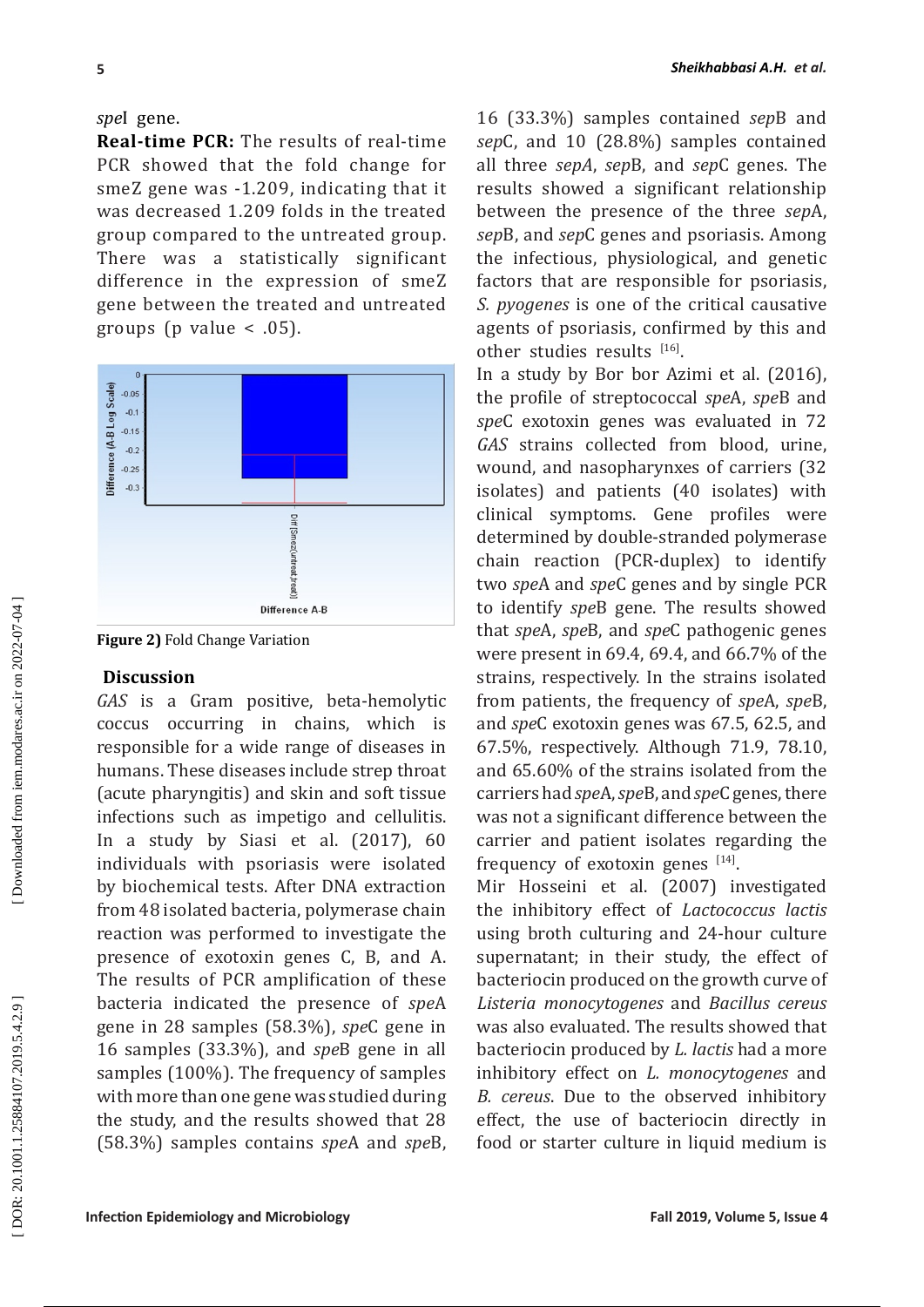**Contained Study and Contension ... I** considerate the collispical controllation in reduction (and in the study of the growing technical controllation in reduction in the development of fiction of the volume study of th recommended to reduce food poisoning caused by undesirable bacterial activities  $[17]$ . Taheri et al. (2013) investigated the role of microbial agents in the development or exacerbation of psoriasis. The primary purpose of their study was to provide a general overview of the research conducted on the role of microbial agents in psoriasis. Articles published during 1961-2011 in MEDLINE/PubMed and internal information resource databases were reviewed to determine the role of microbial agents in psoriasis. The results of these reviewed studies were carefully analyzed. According to the results of these studies, it was suggested that microbial agents, especially<br>S. *pyogenes*, could alter the psoriasis alter the psoriasis disease process by altering the specific characteristics of patients with psoriasis, and that superantigens appear to be very important in the pathogenesis of *S. pyogenes*. The effect of microbial bacteriocin nisin was also monitored on the expression of resistant *S. pyogenes* super-families carrying *sme*Z gene [18] .

# **Conclusion**

*S. pyogenes* is one of the causative agents of psoriasis. The role of *semZ* exotoxin gene as a superantigen could be prominent in this disease. Due to the improper use of antibiotics, the resistance of microorganisms to antibiotics is increasing. Today, the biggest challenge for researchers is to eliminate antibiotic resistant agents and virulence factors with other antimicrobial agents. The aim of this study was to investigate the effect of bacteriocin nisin on the expression of *smeZ* gene. The fold change rate for *smeZ* gene was -1.209, indicating that this gene was 1.209 folds lower in the treated group than in the untreated group. Bacteriocin not only reduces the number of living cells in the pathogens but may also affect the metabolism of the bacteria by producing toxins. Further research in this area, especially on the expression of this gene in psoriasis patients, could open the way to treat the disease more effectively in the future.

**Acknowledgements:** The authors would like to extend their sincere appreciation to all the staff in Department of Microbiology, Science and Research Branch, Islamic Azad University, Tehran, Iran

**Ethical Permissions:** Not applicable.

**Conflicts of Interests:** The authors declare that they have no conflict of interest.<br>**Authors Contribution:** AHS: St

**Contribution:** AHS: Statistical analyst, Original researcher, Introduction author, Methodologist, Discussion author; KA: Original researcher, Methodologist, Discussion author, ATB: Methodologist, Discussion author. **Fundings:** We have no funding to declare.

# **References**

- 1. Borek AL, Obszańska K, Hryniewicz W, Sitkiewicz I. Detection of Streptococcus pyogenes virulence factors by multiplex PCR. Virulence 2012; 3(6):529–33.
- 2. Jafarzadeh KK, Agha zadeh MM, Sharifan A, Larijani K. Investigation of the Effect of rosemary essence oil on growth of Staphylococcus aureus in commercial soup. J Comp Pathobiol Iran. 2010; 7(2):255–63.
- 3. Bruno ME, Kaiser AL, Montville TJ. Depletion of proton motive force by nisin in Listeria monocytogenes cells. Appl. Environ. Microbiol. 1992; 58 (7):2255-9.
- 4. Rabani M, Rezaeian-Doloei R, Jabari-Noghabi M. Antibacterial effect of lavender essential oils on Xanthomonas campestris and Escherichia coli. 2015; 10 (2):33-42.
- 5. Yang SC, Lin CH, Sung CT, Fang JY. Antibacterial activities of bacteriocins: Application in foods and pharmaceuticals. Front Microbiol. 2014; 5:241.
- 6. Silva CC, Silva SP, Ribeiro SC. Application